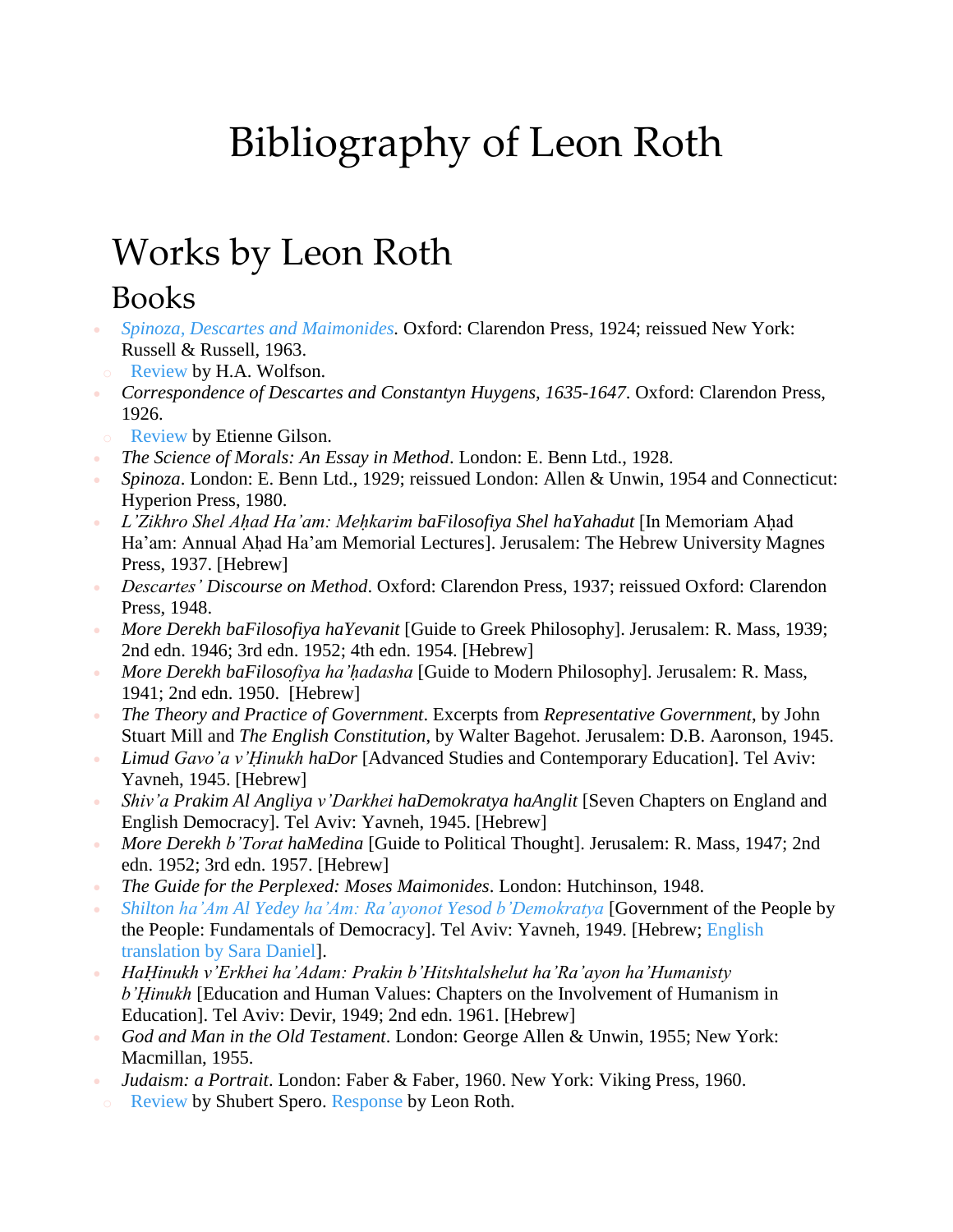*Is There a Jewish Philosophy? Rethinking [Fundamentals.](http://www.littman.co.uk/cat/roth.html)* London: The Littman Library of Jewish Civilization, 1999. [A collection of essays by Leon Roth.]

#### Essays (English)

- "David Nieto and the Orthodoxy of [Spinozism."](http://media.wix.com/ugd/01b672_c3b427c331294b0194fdc13ddab509d8.pdf) *Chronicon Spinozanum* 1 (1921): 278-282.
- "The [Abscondita](http://media.wix.com/ugd/01b672_9895b7989652487f8ac2fbb3e3ef25e3.pdf) Sapientiae of Joseph del Medigo." *Chronicon Spinozanum* 2 (1922): 54-66.
- "Spinoza and Cartesianism." *Mind* 32 (1923): 12-37 [\(part](http://media.wix.com/ugd/01b672_23f8763a70684301808af94ac4c8b507.pdf) I); 160-178 (part II).
- ["Miscellanies."](http://media.wix.com/ugd/01b672_45c5276f344544e8b5b4020b2a3dc7c1.pdf) *Chronicon Spinozanum* 3 (1923): 347-348.
- Review of *The Thoughts of Marcus Aurelius*, by A. Kaminka. *Jewish Guardian*, March 16, 1923.
- "The [Goodness](http://media.wix.com/ugd/01b672_db445c73bf31455ebbf375802975e72f.pdf) of God." *Journal of Philosophical Studies* 2, no. 8 (1926): 503-515.
- "Jewish [Thought](http://media.wix.com/ugd/01b672_9fbfdd9d5dbf4688b6dcb6a351e5b7d6.pdf) in the Modern World." In *The Legacy of Israel*, edited by Edwyn R. Bevan and Charles Singer, 433-472. Oxford: Clarendon Press, 1927.
- "Spinoza in Recent English [Thought."](http://media.wix.com/ugd/01b672_e13163d3dffb4a108f6b88199f32cff7.pdf) *Mind* 36, no. 142 (1927): 205-210.
- [Review](http://media.wix.com/ugd/01b672_22652ac9aeda4b229afde3ce42ff1ef4.pdf) of *The Philosophy of Immanuel Kant*, by H. Bergmann. *Mind* 36, no. 143 (1927): 384.
- [Review](http://media.wix.com/ugd/01b672_c6d5f28850af4bc58a648960ccb9d6d4.pdf) of *S. Thomas Aquinatis Opuseula Omnia cura et studio*, by R. P. Petri Mandonnet. *Mind* 37, no. 145 (1928): 120.
- "The Jerusalem [University:](http://media.wix.com/ugd/01b672_74dedb59d3564d6ea6b474a3b73dd0d5.pdf) Some Personal Notes." *Universities Review* 2, no. 2 (1930): 111- 115.
- ["Jerusalem](http://media.wix.com/ugd/01b672_e371d4814047467c9edce40eda93cd6c.pdf) Letter." *Universities Review* 4 (1932): 126-131.
- "Note on the [Relationship](http://media.wix.com/ugd/01b672_c6c2c2f7d0a643d1a51d2a62116ddc7c.pdf) between Locke and Descartes." *Mind* 44 (1935): 414-416.
- "The Discourse on Method, [1637-1937."](http://media.wix.com/ugd/01b672_c4afdc5840da4ec484d32fa2a7323d17.pdf) *Mind* 46, no. 181 (1937): 32-43.
- "The Descartes-Huygens Correspondence." In *Travaux du IXe Congrès International de Philosophie ('Congrès Descartes')*, (1937): 101-108.
- "The First 25 Years of the Hebrew University." *Bulletin of the English Friends of the Hebrew University*, Oct. 1943.
- "The Hebrew University and Its Place in the Modern World." Lucien Wolf Memorial Lecture 1945, The Jewish Historical Society of England. Reported also in the *Jewish Chronicle*, Apr. 6, 1945.
- ["Philosophical](http://media.wix.com/ugd/01b672_e9328b5ca35c47b3a0cd3a319fc6a753.pdf) Classics in Hebrew: Building a Language." *Commentary* 2 (1946): 298-300.
- "A Plea for Universality in Education." *Scopus* 2, no. 1 (1948).
- "Judah L. Magnes and the Hebrew University." *Jewish Education* 20 (1949).
- "I[srael] A[brahams] and the Hebrew University." *Zionist Independent* 1 (1949): 20f.
- "General [Humanities."](http://media.wix.com/ugd/01b672_8be27b04c9c042ab8225da327da91956.pdf) In *The Hebrew University of Jerusalem 1925-1950*, edited by Manka Spiegel, 98-102. Jerusalem: Hebrew University, 1950.
- "Twenty Five Years [of the Hebrew University]." *Scopus* 4, no. 1 (1950).
- ["Judaism."](http://media.wix.com/ugd/01b672_49a358433b5043d0b7961e1631ddc422.pdf) In *The Year Book of Education*, edited by J.A. Lauwerys and N. Hans, 192-212. London: Evans Bros., 1951.
- ["Ambassador."](http://media.wix.com/ugd/01b672_3a112e085e2b47cd94f97dd203c2477a.pdf) Review of *My Mission in Israel*, by James G. McDonald. *Desiderata* 4, no. 49 (Dec. 7, 1951): 1-3. [Signed A.N.O.R.]
- ["Boloney."](http://media.wix.com/ugd/01b672_334fae466f9040c3a08b840eff4e9298.pdf) Review of *The Circus of Dr. Lao*, by Charles G. Finney. *Desiderata* 4, no. 50 (Dec. 14, 1951): 1-4. [Signed A.B.F.]
- "Judah Leon Magnes: An Appreciation." *Ner* 3, no. 5-6 (Dec. 1951 Jan. 1952): 20.
- ["Philosophy](http://media.wix.com/ugd/01b672_fee98a86a28b4b74a53a2c6f9ba373cd.pdf) at the University and the Jewish Mind." In *Hebrew University Garland*, edited by Norman Bentwich, 65-72. London: Constellation Books, 1952.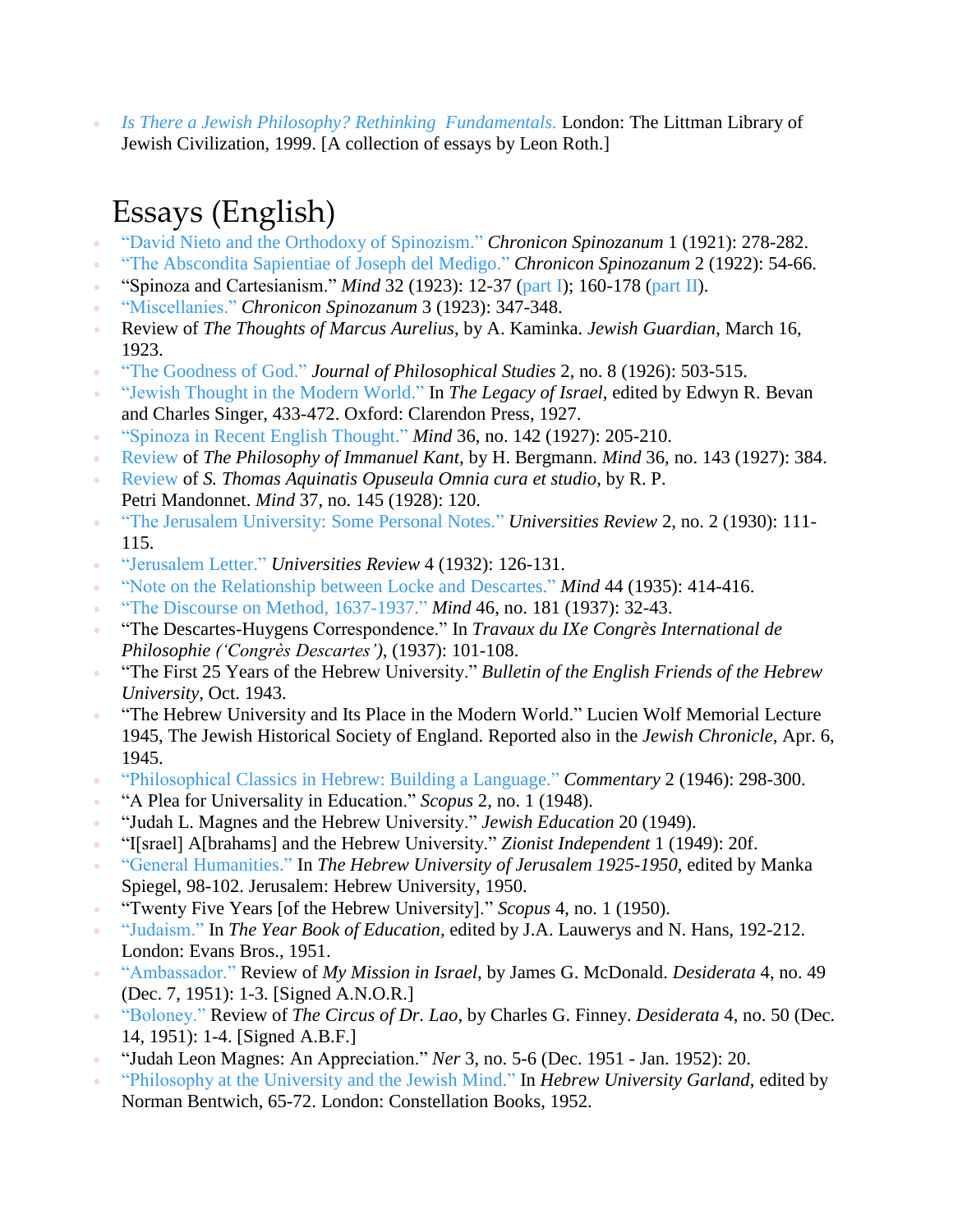- Letter to the Editor (on the morality of Jewish apologia for the Qibya raid). *Jewish Chronicle*, Dec. 4, 1953.
- "Some Observations on Recent Reported [Undergraduate](http://media.wix.com/ugd/01b672_92a9c2b1dae84888971cdc2667f8bbef.pdf) Conversions to Christianity." Paper read to the Inter-University Jewish Federation [of England] Summer School, Aug. 1954.
- *Jewish Thought as a Factor in Civilization*. Paris: Unesco, 1954. Yiddish [translation](https://archive.org/details/nybc210078) by M. Shenderey. Buenos Aires, 1956.
- "St George for [England."](http://media.wix.com/ugd/01b672_3e08b0ec71cf4bc9b12c290747874381.pdf) Review of *England, Your England and Other Essays*, by George Orwell. *Desiderata* 7, no. 12 (Jan. 15, 1954): 1-3.
- Letters to the Editor (on Ahad Ha'am). *Jewish Chronicle*, April 16, 1954, and April 30, 1954.
- ["Cartesian](http://media.wix.com/ugd/01b672_790e6760fd9244829442500199ba3e29.pdf) Studies." Review of *New Studies in the Philosophy of Descartes*, by Norman Kemp Smith. *Cambridge Journal* 7 (1954): 466-475.
- *The Significance of Biblical Prophecy for our Time*. Rabbi Mattuck Memorial Pamphlet 1. London: London Society of Jews and Christians, 1955.
- "Prophets of All Time." *Common Ground* 9, no. 3 (1955): 3-8.
- [Review](http://media.wix.com/ugd/01b672_a802b29212dd41b98f341e12e21134e1.pdf) of *Pain and Other Problems*, by J. C. Wordsworth. *Philosophical Quarterly* 5, no. 21 (1955): 382-383.
- Letter to the Editor (on J. L. Magnes). *Jewish Chronicle*, Feb. 4, 1955.
- *Great [Jewish](http://media.wix.com/ugd/01b672_5015a351fdf24336a71f137ec1438693.pdf) Books, Old and New*. London: Jewish Book Council, 1955. Reprinted in *Essays in Jewish Booklore*, edited by Philip Goodman, 25-38. New York: Ktav Publishing House, 1972.
- <sup>•</sup> "A [Contemporary](http://media.wix.com/ugd/01b672_83d48934a0414621a0495d36a4bb8142.pdf) Moralist: Albert Camus." (R. R. Marett Memorial Lecture 1954). *Philosophy* 30, no. 115 (1955): 291-303.
- "Spinoza and the Religious Jew of Today." *Jewish Chronicle*, Sep. 13, 1955 and Sept. 20, 1955.
- *Some Reflections on the Interpretation of Scripture.* Claude Montefiore Lecture 1955. London: Liberal Jewish Synagogue, 1956.
- "The 'Cherem' on Spinoza." *Jewish Chronicle*, July 27, 1956.
- [Review](http://media.wix.com/ugd/01b672_3932d9ef01a246fcadd3fab0dd5c997b.pdf) of *Spinoza*, by Stuart Hampshire. *Mind* 65, no. 1 (1956): 410-411.
- Address given at the West London [Synagogue](http://media.wix.com/ugd/01b672_9399d2e8387348cbbb3e4dddabb31831.pdf) on the occasion of the inauguration of the Jewish Theological College, September 30, 1956. Reprinted in *The Synagogue Review* 31, no. 3 (1956): 65f.
- "Rabbi and Audience." *Jewish Chronicle*, Dec. 14, 1956 and Dec. 21, 1956.
- *Baruch Spinoza: His Religious Importance for the Jew of Today*. Amsterdam: International Conference of the World Union for Progressive Judaism, 1957.
- "Encounter and Tensions in World Religions." *Forum* (World Congress of Faiths, London), 32 (1957): 7-15.
- Review of *Rembrandt and Spinoza*, by W. R. Valentiner. *Jewish Chronicle*, June 21, 1957.
- Review of *An Historian's Approach to Religion*, by Arnold Toynbee. *Anglo-Jewish Association Quarterly* 3 (1957): 34.
- "Judaism, the Elements." *Judaism* (New York) 7 (1958): 3-13.
- "Maimonides." *Common Ground* 12, no. 1 (1958): 23-26.
- Review of *Tradition and Change*, by M. Waxman. *Jewish Chronicle*, May 15, 1959.
- "The [Resurgence](http://media.wix.com/ugd/01b672_366e70deb2034223b8c7facc9b5e93de.pdf) of Hebrew." *Jewish Journal of Sociology* 1, no. 2 (1959): 177-186.
- ["Authority,](http://media.wix.com/ugd/01b672_285979f1981c4584ab61eda2d19718ba.pdf) Religion, and Law." *Hibbert Journal* 58 (1960): 115-120.
- "Back To, Forward From, Ahad Ha'am?" In *Addresses given at the Thirteenth Conference of Anglo-Jewish Preachers*(1960): 35-47.
- Review of *Jewish Values*, by Louis Jacobs. *Jewish Chronicle*, June 3, 1960.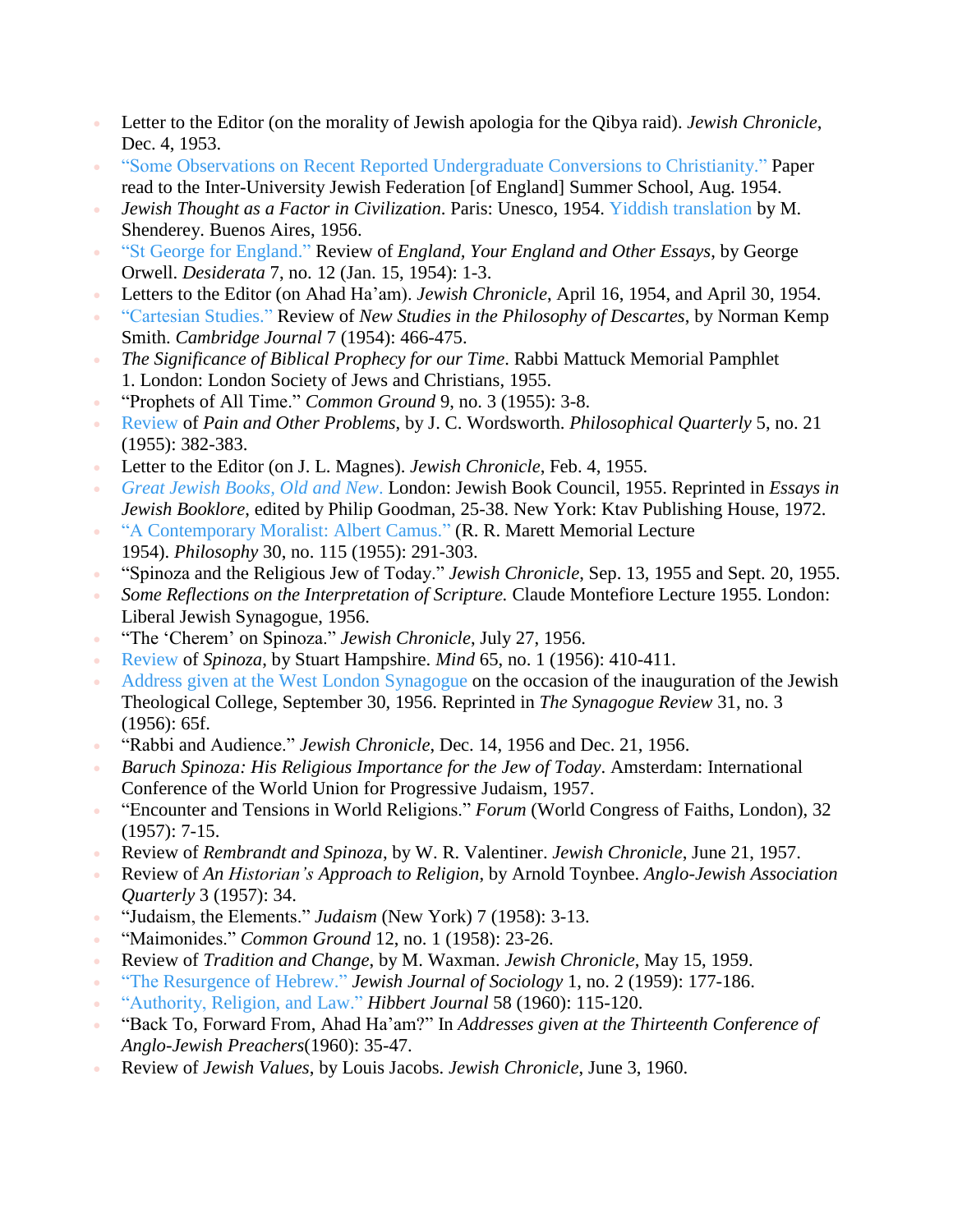- "Religion and Piety in [Spinoza."](http://media.wix.com/ugd/01b672_af1d5fead68a43d8aad55be0406434e0.pdf) In *A Seminar on Saints: Papers presented at the Second Seminar of the Union for the Study of Great Religions (India)*, edited by T.M.P. Mahadevan, 437-454. Madras: Ganesh, 1960.
- "Hebraists and [Non-Hebraists](http://media.wix.com/ugd/01b672_8581b310ce6f47a1bb639095c7ccb498.pdf) of the Seventeenth Century." *Journal of Semitic Studies* 6 (1961): 204-221.
- [Review](http://media.wix.com/ugd/01b672_23e68f268f3a43118a59d3d48f8ac88f.pdf) of *Martin Buber: Jewish Existentialist*, by Malcolm L. Diamond. *Journal of Semitic Studies* 6 (1961): 114.
- [Review](http://media.wix.com/ugd/01b672_aee0f77ff2964eb9aeda6c66cd75e1ec.pdf) of *New Horizons in Old Testament Literature*, by Cyrus H. Gordon. *Journal of Semitic Studies* 6 (1961): 293-294.
- Review of *In His Image: The Jewish Philosophy of Man as Expressed in Rabbinic Tradition*, by Samuel Belkin.*Jewish Chronicle*, Mar. 17, 1961.
- Review of *The Religion of Israel* (English Translation), by Yehezkel Kaufmann. *Jewish Chronicle*, June 2, 1961.
- "A Secularist Faith." *World Faiths* 51 (1961).
- *Foundations*. St. Paul's Lecture 1961. London: London Diocesan Council for Christian Jewish Understanding, 1961.
- "Religion and [Literature."](http://media.wix.com/ugd/01b672_fd773a0030be402aa88ee321d0ad37f6.pdf) *Hibbert Journal* 60 (1961-1962): 24-34.
- "Is there a Jewish Philosophy?" In *Jewish Philosophy and Philosophers*, edited by Raymond Goldwater, 1-19. London: The Hillel Foundation, 1962.
- "Moralization and Demoralization in Jewish Ethics." *Judaism* 11, no. 4 (1962): 291-302.
- "Mysticism: Thick and Thin." *World Faiths* 55 (1962): 1-12.
- Review of *Sacred Books of the World*, by A. C. Bouquet. *Jewish Chronicle*, Dec. 7, 1962.
- "Back To, Forward From, Ahad Ha'am?" *Conservative Judaism* 17, no. 1-2 (1962-3): 20-30.
- [Review](http://media.wix.com/ugd/01b672_77096e1a335546efbcc11d80306d2dea.pdf) of *Exclusiveness and Tolerance: Studies in Jewish-Gentile Relations in Medieval and Modern Times*, by Jacob Katz. *Journal of Semitic Studies* 8 (1963): 137f.
- [Review](http://media.wix.com/ugd/01b672_65ad88669cb64f4ca797b5a1615bc5a0.pdf) of *Man and His Destiny in the Great Religions*, by S. G. F. Brandon. *Journal of Semitic Studies* 8 (1963): 217 f.

#### Essays (Hebrew)

- "Yovel Spinoza" [The Tercentenary of Spinoza]. *Ha'aretz*, Nov. 25, 1932.
- "Mishnato Shel Spinoza [baYahadut"](http://media.wix.com/ugd/01b672_ec29546ec34d467b900e35588bed415a.pdf) [Judaism and the Thought of Spinoza]. *Moznayim* 4, no. 26 (1932): 3-7.
- "Shilton haSekhel? Al [haRambam"](http://media.wix.com/ugd/01b672_f69531a21b894cd39c18da0cf72236a4.pdf) [The Authority of the Intelligence? On Maimonides]. *Moznayim* 3 (1935): 370-380.
- "Aplaton b'Ivrit" [Plato in Hebrew]. In *J. Klausner Presentation Volume*, 324-329. Tel Aviv, 1937.
- "Shmu'el Alexander" [Samuel Alexander]. *Moznayim* 8 (1939): 383-391.
- "Ma Nukhal Lilmod miBeit haSefer haKlasi?" [What Have Greek Education and the Classics to Teach Us?]. *Ḥinukh*13, no. 2 (1940).
- "L'Visus [haDemokratiya"](http://media.wix.com/ugd/01b672_2054fa1215be44f2b3eb0d9bf3e0ee89.pdf) [Towards the Basis of Democracy]. *Moznayim* 10 (1940): 449-458.
- "Angliya [v'ha'Anglim"](http://media.wix.com/ugd/01b672_26257d9c77694b8aad06a5e849b25dfd.pdf) [England and the English]. *Moznayim* 11 (1940-1941): 57-66.
- ["L'Zikhro](http://media.wix.com/ugd/01b672_a400ec4aabe4456e86f55f2b6cddd3d6.pdf) Shel Henri Bergson" [Henri Bergson, In Memoriam]. *Moznayim* 12, no. 4 (1941): 206-208.
- "Ma Asta ha'Universita ha'Ivrit Lema'an haLashon ha'Ivrit?" [What has the Hebrew University Achieved for Hebrew?]. *Ha'olam* 27, no. 8 (1941): 420-422. [Hebrew]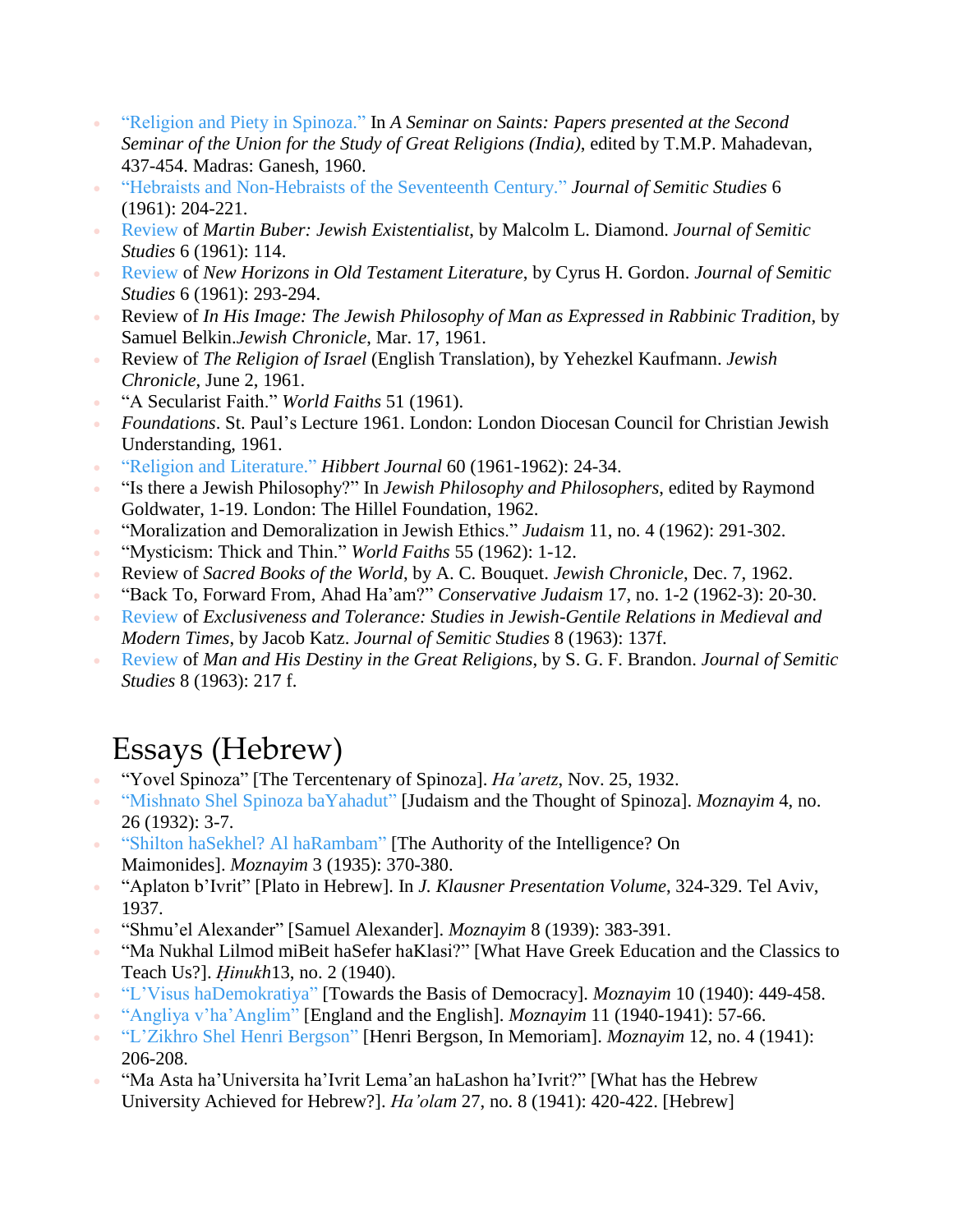- " "Rector's opening address for the academic year  $1941/2$ , the Hebrew University, Jerusalem." *Defus Ahvah* (1941).
- "Mekom haDat beVinyan ha'Arets" [The Place of Religion in the Upbuilding of the Land of Israel]. *Gilyonot* 13 (1942): 74-79.
- "Darka Shel ha'Universita Shelanu" [How our University Goes About It]. *Ha'olam* 7 (1942): 52-53.
- "Ahad Ha'am v'Ahdut [Ha'am"](http://media.wix.com/ugd/01b672_916ff43bd0794e64a16be0228ca44b88.pdf) [Ahad Ha'am and the Unification of the [Jewish] People]. *Moznayim* 14, no. 2 (1942) 73-78.
- "Mikhtavim Al haTsofiyut ha'Ivrit: Halifat Mikhtavim Bein Aryeh Kroch leVein H"Y Roth" [The Hebrew Scout movement: Correspondence with Aryeh Kroch]. Jereusalem: Hava'ad haPo'el Shel Histadrut haTsofim ha'Ivriyim be'Erets Yisra'el, 1942.
- "Limud haSafrut beVatei haSefer haTikhonim" [The Study of Literature in Secondary Schools]. In *Miba'ayot Ḥinukhenu* (symposium volume), 1942, pp. 30-35.
- "L'Inyan Aplaton v'Mendele" [Plato and Mendele Mokher Sforim]. In *Miba'ayot Ḥinukhenu* (symposium volume), 1942, p. 63.
- "Lashon v'Tarbut" [Language and Culture]. In *Am vaSefer*, 15-16. Tel Aviv: Haberit Ha'ivrit Ha'olamit, 1942.
- Rector's address, The Hebrew University, November 24, 1942.
- "Ha'Universita v'hịnukh haDor" [The University and Contemporary Education]. *Ha'aretz*, 12 April 1943.
- "Al haKivun haRatsuy Shel Limudei [ha'Anglit"](http://media.wix.com/ugd/01b672_3671818f5edb42e79afb4e01d09f53d0.pdf) [The Appropriate Orientation for English Studies]. *Moznayim* 16, no. 3 (1943): 144-149.
- "Al Hafatsat haTarbut" [The Diffusion of Culture]. *Hagalgal* 1, no. 1 (1943).
- "Emuna Leshem hahạ yim" [Faith for Living]. Review of *Conditions of Peace*, by E. H. Carr. *Hagalgal* 1, no. 8 (1943).
- Opening address at a symposium on popular enlightenment in Erets Yisra'el and Hebrew education in the Diaspora, Jerusalem, 8-9 Sep. 1943. In the symposium volume *Haskalat ha'Am ba'Arets v'haḤinukh ha'Ivri baTfutsot*, 1-11. Jerusalem: The Hebrew University, 1944.
- " "HaHinukh [v'haDat"](http://media.wix.com/ugd/01b672_64919309455648d18dda0b91e12ca447.pdf) [Education and Religion]. *Moznayim* 17, no. 6 (1944): 344-348.
- " "Aharei Hamesh Esre Shana (Liftirat Ahad Ha'am)" [Ahad Ha'am in Retrospect: Fifteen Years]. *Ha'olam* 45 (1944): 308-309.
- ["Mishma'at](http://media.wix.com/ugd/01b672_8bd014211afe48a296b16f2a8ea90fb2.pdf) Le'umit v'Hofesh Haprat" [National Discipline and Individual Freedom]. *Moznayim* 18 (1944): 84-87.
- "Al haDat v'haMedina v'haMasekhet haTe'ologit-Politit Shel Spinoza" [Religion, State, and Spinoza's Tractatus Theologico-politicus]. *Moznayim* 19, no. 3 [\(part](http://media.wix.com/ugd/01b672_a68e90caf2154c81bebe77c99844ec8b.pdf) 1); 19, no. 5 (part 2) (1945): 170-174; 227-232.
- Introduction to *Freedom and Government*, by H. Merhavya, 5-6. Jerusalem: Goren, 1945.
- "Joseph Hermann Hertz, Chief Rabbi: In Memoriam." 14 Jan. 1946.
- "Keytsad Tsamhạ haFilosofiya?" [The Beginnings of Philosophy]. Tel Aviv: Hotsa'at Aleh, 1946.
- [Introduction](http://media.wix.com/ugd/01b672_337ac7789c3644799b58f0b363d9a1f0.pdf) to *Kol Kitvei Ahạ d Ha'am* [Introduction to *The Collected works of Ahạ d Ha'am*]. Tel Aviv: Hotsa'at Devir; Jerusalem: Hotsa'ah Ivrit, 1947.
- "Al Ish haPolitika: Devarim Shene'emru b'Hartsa'a l'Y. L. Magnes" ['*Homo politicus*' (Politics as a branch of Ethics): In Memoriam J. L. Magnes]. *Ba'ayot hazeman*, 7 Dec. 1948.
- "Dina d'Malkhuta" [The Law of the Land]. Jerusalem: Histadrut Hamorim Ha'ivrim, 1948.